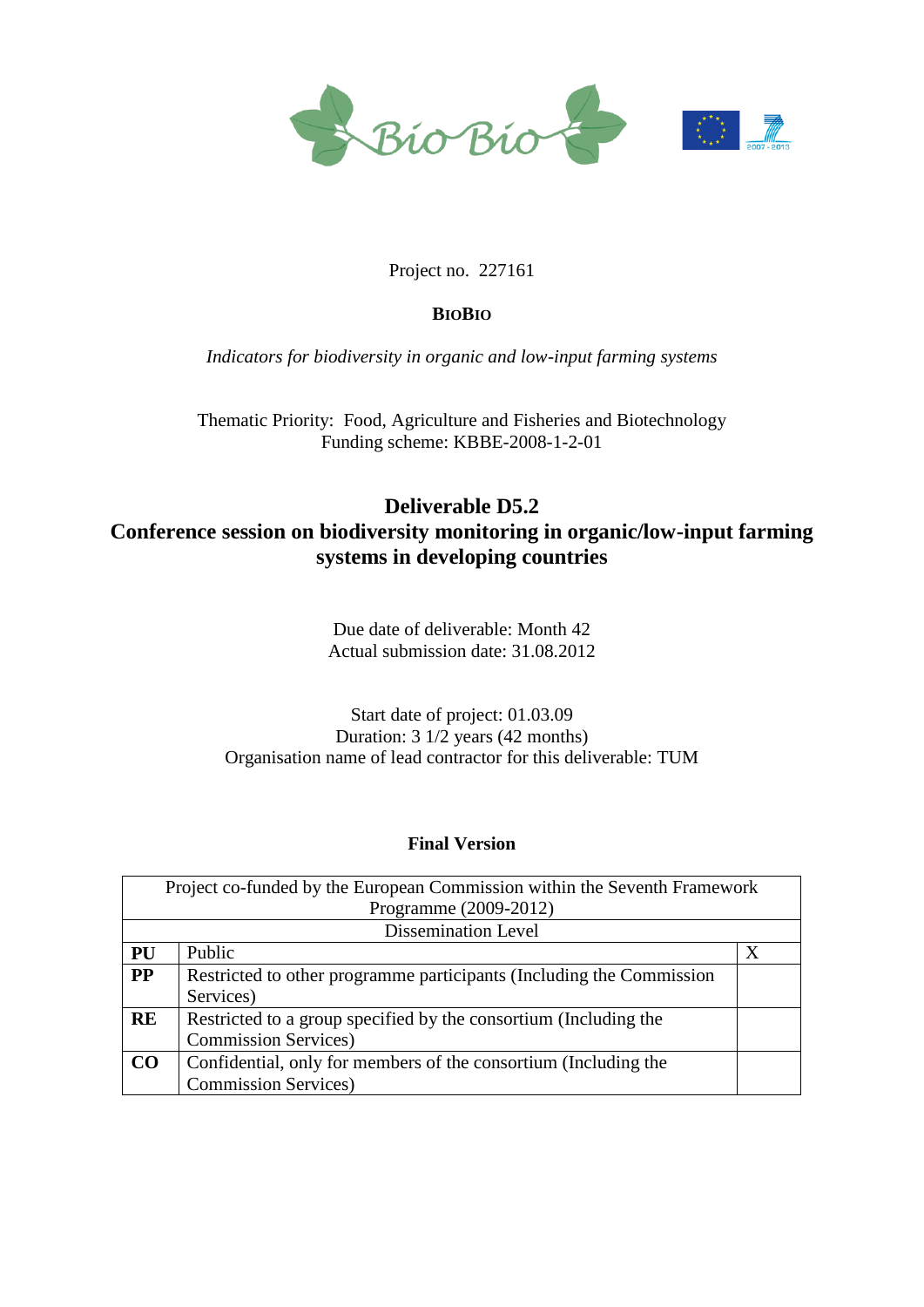## Project No. 227161

# **Conference session on biodiversity monitoring in organic/low-input farming systems in developing countries**

S. Riedel

*(FDEA-ART) Federal Department of Economic Affairs, Research Station ART, Zurich, Switzerland.*

5

31.08.2012

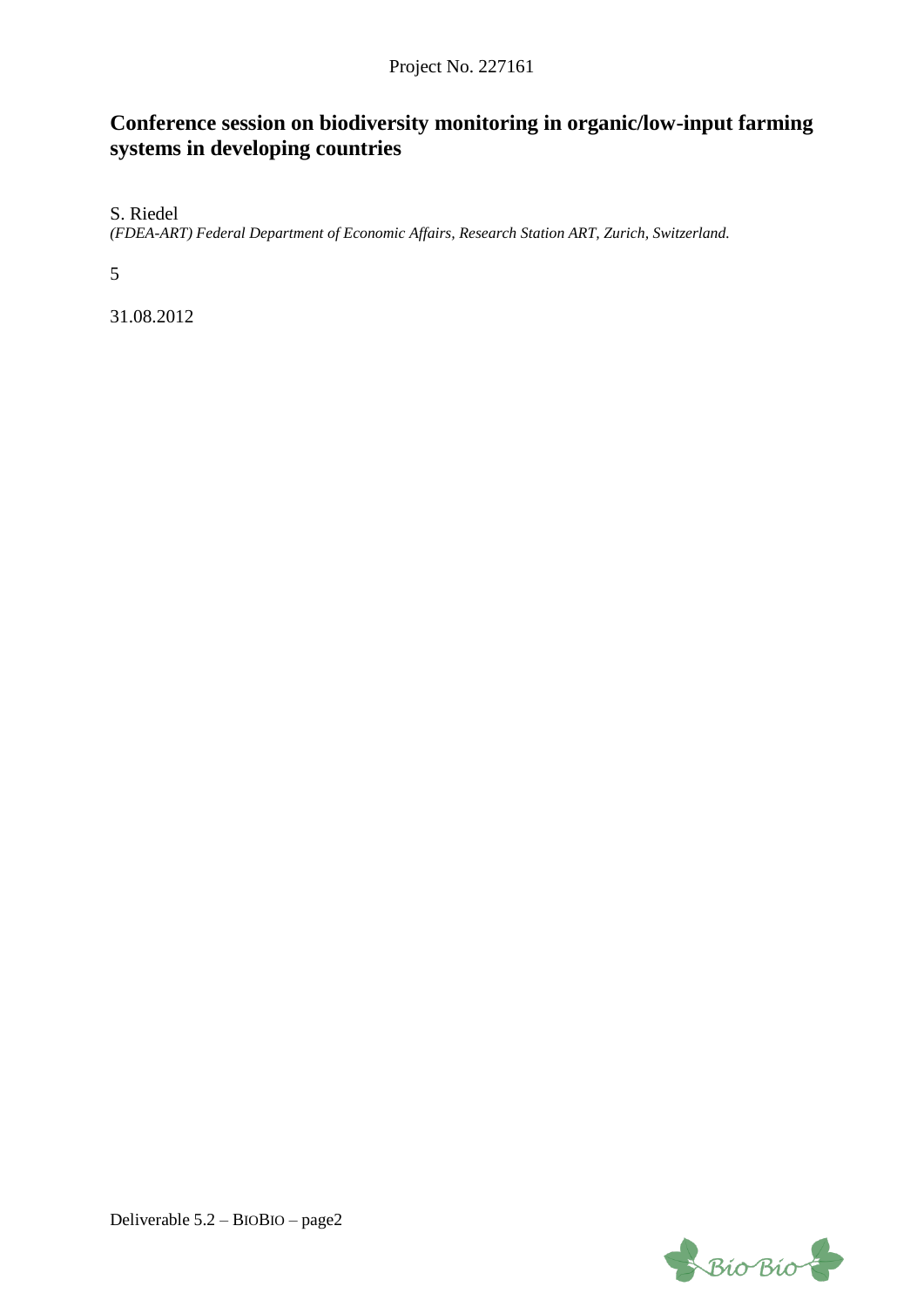### Project No. 227161

The conference session on biodiversity monitoring in organic/low-input farming systems in developing countries took place during the Final Conference of the project, 21./22.06.2012 in Engelberg, Switzerland.

After a short introduction by Max Kainz, one representative of each ICPC case study held a presentation on the work performed within BioBio in their country and some results presented.

The four presentations are attached below.

For further information on the results from the ICPC case studies read Deliverable 5.1.



Introduction from Max Kainz



Tetyana Dyman presenting the Ukrainian case study



Gerardo Moreno acting for the Tunisian case study

Deliverable 5.2 – BIOBIO – page3